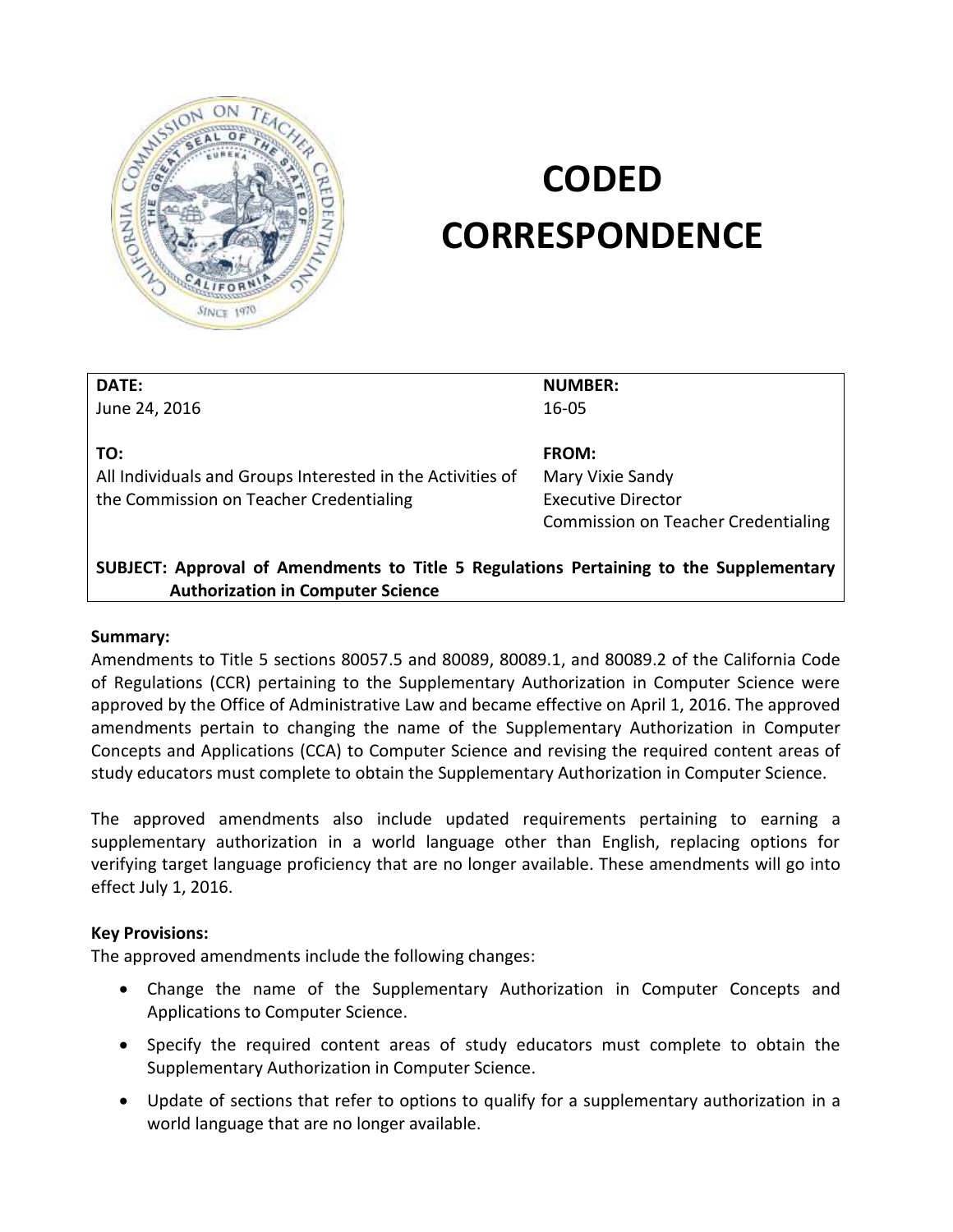## **Important Dates:**

*April 1, 2016* – Revised Supplementary Authorization in Computer Science goes into effect

*April 1, 2016* – Last issuance date for an initial supplementary authorization in Computer Concepts and Applications

*July 1, 2016* – Updated sections for target language proficiency go into effect

#### **Background:**

At the June 2015 Commission meeting [\(http://www.ctc.ca.gov/commission/agendas/2015-](http://www.ctc.ca.gov/commission/agendas/2015-06/2015-06-7B.pdf) [06/2015-06-7B.pdf\)](http://www.ctc.ca.gov/commission/agendas/2015-06/2015-06-7B.pdf), Commissioners approved amendments to Title 5 regulations pertaining to the Supplementary Authorization in CCA to strengthen the required Content Areas of Study and to change the name of the Supplementary Authorization to Computer Science.

This change reflects the shift in focus from content preparation for teaching basic computer use, keyboarding, and software applications to more relevant  $21<sup>st</sup>$  century content inclusive of the range of Computer Science courses taught in California public schools. The approved amendments include revised Content Areas of Study for the Supplementary Authorization to serve as a basis to ensure teachers have the requisite content knowledge to provide instruction in the range of K‐12 Computer Science courses now offered in California public schools.

The chart below provides the scope of the Content Areas of Study now required for the Supplementary Authorization in Computer Science.

| Authorization                                                                                                                                                                                                                                                                              | Unit<br><b>Requirements</b>                                                                                 | <b>Content Areas of Study-</b><br><b>Computer Science</b>                                                                                                                                                                                                  |
|--------------------------------------------------------------------------------------------------------------------------------------------------------------------------------------------------------------------------------------------------------------------------------------------|-------------------------------------------------------------------------------------------------------------|------------------------------------------------------------------------------------------------------------------------------------------------------------------------------------------------------------------------------------------------------------|
| Introductory<br><b>Supplementary Authorization</b><br>• Listed on Multiple Subject/Elementary<br>Credentials for teaching grades 9 and<br>below<br>Listed on Single Subject/Secondary<br>Credentials for teaching curriculum<br>level grade 9 and below; students may<br>be in grades K-12 | 20 Semester Units <sup>1</sup> or 10<br>Semester Units of Upper<br>Division or Graduate<br>Level Coursework | Requires coursework covering each content<br>$area:^{2}$<br>computational thinking<br>computing practice and<br><i>programming</i><br>computers and<br>communication devices<br>impacts of computing $\lambda$ 3<br>(e.g., social, ethical, legal)         |
| Specific Subject<br><b>Supplementary Authorization</b><br>• Listed only on Single<br>Subject/Secondary Credentials for<br>teaching content in grades K-12                                                                                                                                  | 20 Semester Units <sup>1</sup> or 10<br>Semester Units of Upper<br>Division or Graduate Level<br>Coursework | Requires coursework covering each content<br>area: $\frac{1}{2}$<br>computer programming<br>data structures and algorithms<br>digital devices, systems and networks<br>software design<br>impacts of computing $\lambda$<br>(e.g., social, ethical, legal) |

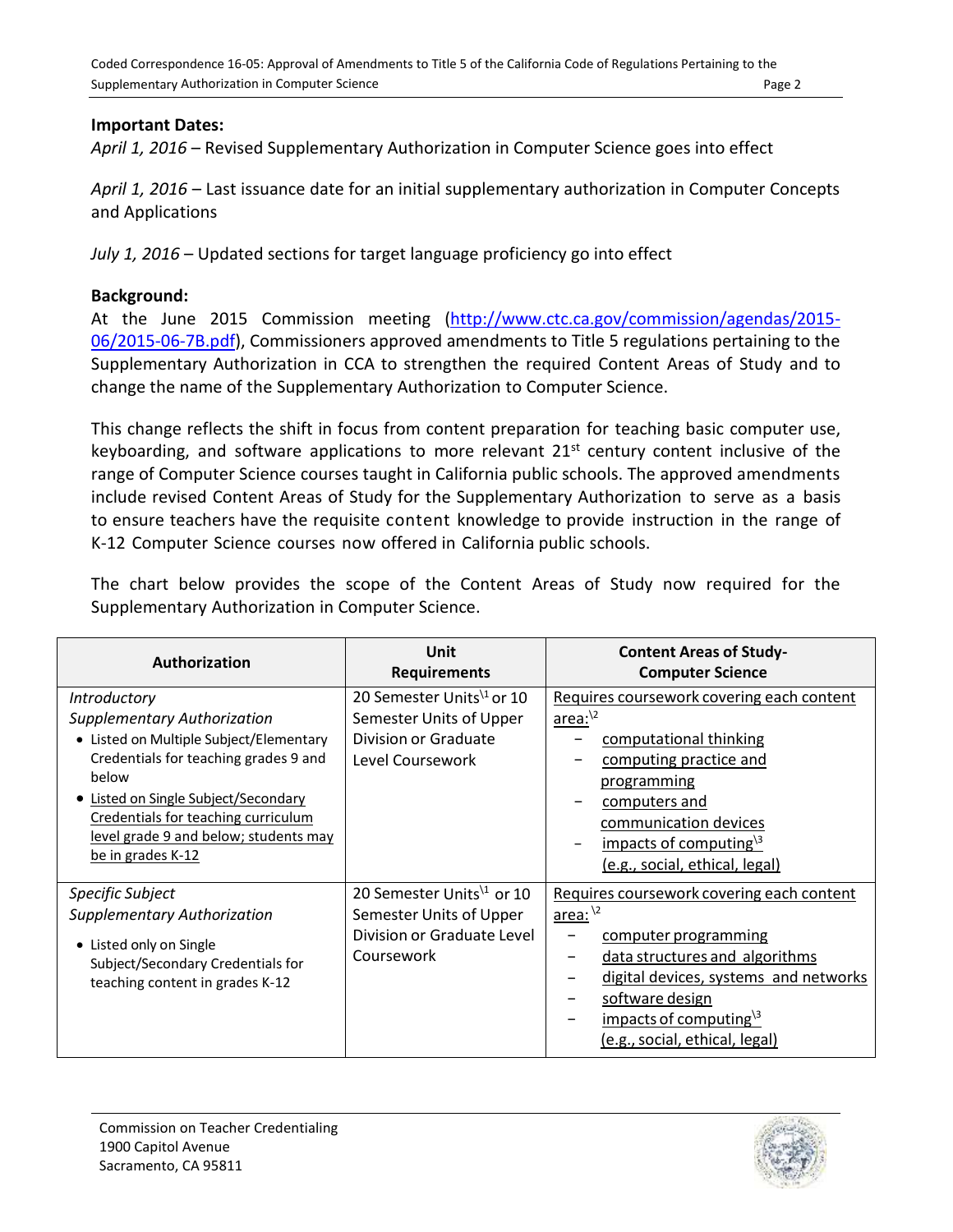- <span id="page-2-0"></span><sup>2</sup> The balance of the units may be in any course that falls within the academic department for that subject category. Computer classes in the Education Department may be used **including a pedagogy course in computer science from either department**.
- $\sqrt{3}$  These topics may be included within courses covering the other content areas.

For the Introductory Supplementary Authorization in Computer Science, coursework completed must cover the following content areas:

- *Computational thinking:* involves solving problems and designing systems, using fundamental computing concepts such as decomposition, data representation, generalization/abstraction, and algorithms.
- *Computing practice and programming:* includes expertise in at least one block--‐ based, visual (drag‐and‐drop) programming language (e.g., Alice, Blockly, Kodu, Logo, Scratch, Snap!) or a modern, high‐level programming language.
- *Computer and communications devices:* covers the major components and functions of digital devices and the computing systems they compose.
- *Impacts of computing:* includes the social, ethical, and legal issues and impacts of computing, as well as the contributions of computer science to current and future innovations in the arts, business, humanities, medicine, and science. These topics may be included within courses covering the other content areas.

For the Specific Supplementary Authorization in Computer Science, coursework completed must cover the following content areas:

- *Computer Programming:* includes expertise in at least one modern, high-level programming language (e.g., Python, Java, C/C++/C#).
- *Data structures and algorithms:* covers data representation, abstraction, searching and sorting in the context of solving problems using programming and computational tools.
- *Digital devices, systems and networks:* covers computer and communication devices and the systems they compose, including the concepts and abstractions that enable standalone, networked, and mobile digital devices to operate and communicate.
- *Software design:* covers the process of planning, engineering and implementing a software system to solve a problem, typically using both a design and a programming methodology, such as object-oriented and functional approaches.
- *Impacts of computing:* includes the social, ethical, and legal issues and impacts of computing, as well as the contributions of computer science to current and future innovations in the arts, business, humanities, medicine, and science. These topics may be included within courses covering the other content areas.

As specified in statute, all teachers who are currently authorized to teach the range of courses in Computer Science remain authorized to provide this instruction. This includes holders of the

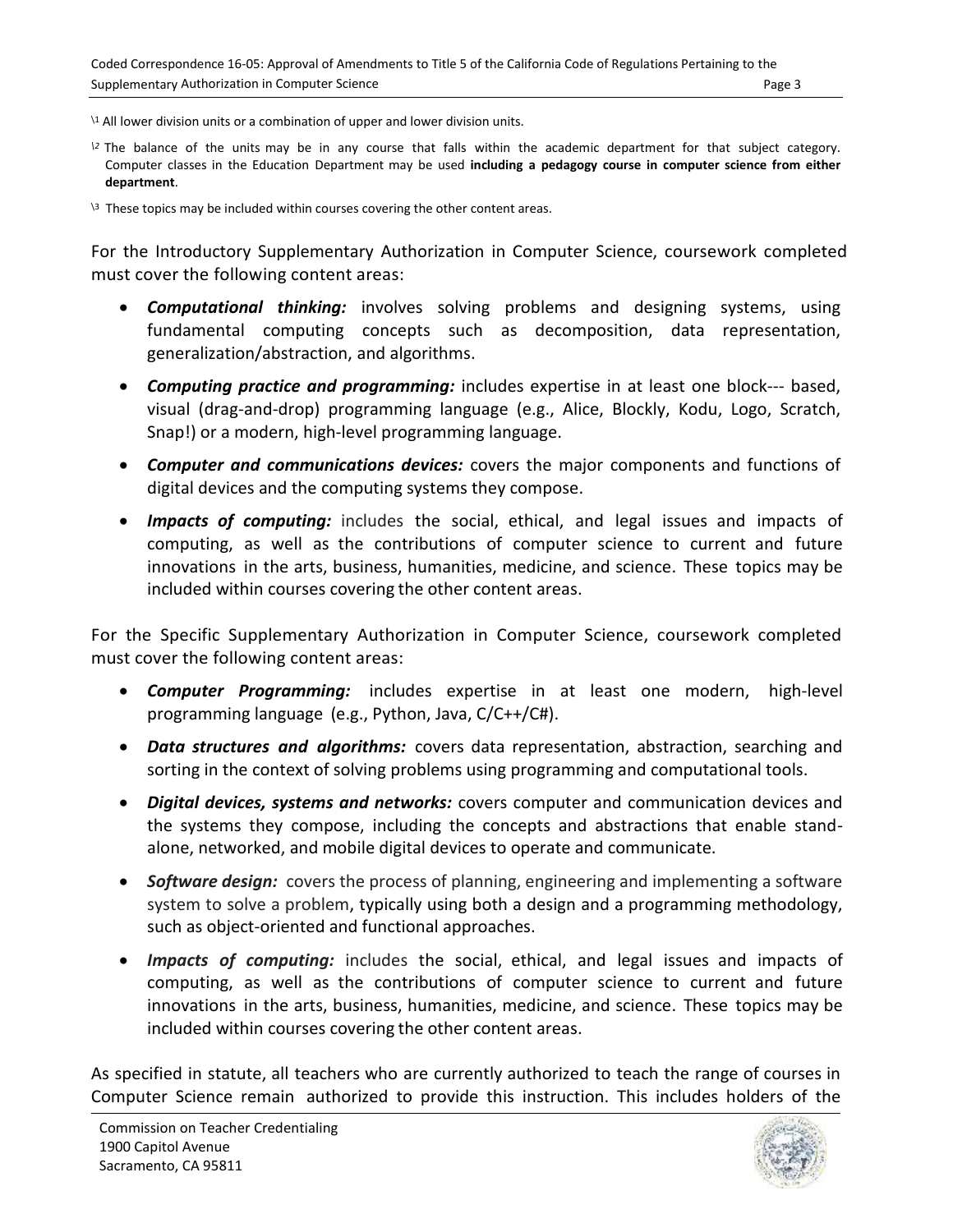Supplementary Authorization in CCA or a Single Subject teaching credential in Mathematics, Business, or Industrial Technology Education. The revised Supplementary Authorization in Computer Science provides an additional pathway educators can pursue that very clearly targets preparation and instruction pertinent to this content area.

The approved regulations became effective April 1, 2016. Individuals completing coursework after April 1, 2016 will have to qualify for the Supplementary Authorization in Computer Science based on the revised Content Areas of Study for Computer Science. Applications will continue to be accepted for the Supplementary Authorization in CCA if the issuance date is no later than April 1, 2016. All coursework for the Supplementary Authorization in CCA must have been completed no later than April 1, 2016.

The approved regulations also include changes in 5 CCR sections 80057.5(b) and 80089.2(a) updating of sections used to verify target language proficiency to qualify for supplementary authorizations in languages other than English due to options for examinations that have expired and have been replaced with new examinations.

## **Source:**

Education Code sections 44225, 44256, and 44349. Title 5, California Code of Regulations sections 80057.5, 80089, 80089.1, & 80089.2.

# **Contact Information:**

Commission's Information Services Unit by email at [credentials@ctc.ca.gov](mailto:credentials@ctc.ca.gov) or by telephone at (916) 322-4974 Monday through Friday from 12:30 pm to 4:30 pm.

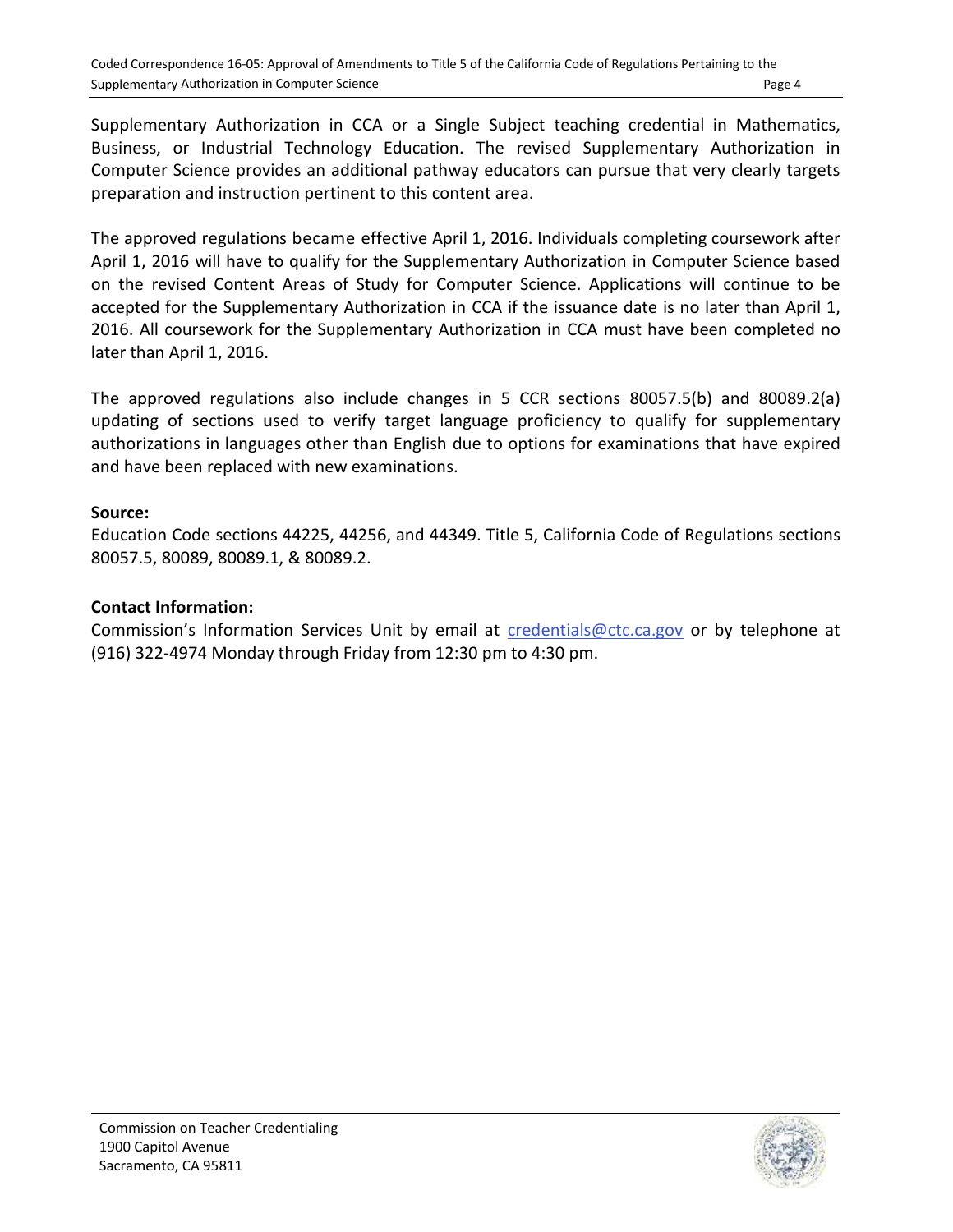## **CALIFORNIA CODE OF REGULATIONS TITLE 5. EDUCATION DIVISION 8. COMMISSION ON TEACHER CREDENTIALING**

## **§80057.5. Adding Supplementary Authorizations to Teaching Credentials Used Predominantly in Elementary Schools.**

- (a) The holder of a valid teaching credential specified in Education Code Section 44256(b) may have one or more of the subjects listed in subsection (c) added as a supplementary authorization. The candidate or an approved institution shall verify completion of either (1) or (2) below:
	- (1) 20 semester hours or 10 upper division semester hours of non-remedial collegiate course work in each subject from subsection (c) to be listed, or
	- (2) a collegiate major in a subject directly related to each subject from subsection (c) to be listed.

A "C" grade or above in any course used to meet the provisions of this section shall be required. Non-remedial coursework for the purposes of this section shall be defined as coursework that is applicable toward a bachelor's degree or a higher degree at a regionally accredited college or university.

- (b) Candidates seeking supplementary authorization in any language other than English shall, in addition to requirements specified in subsection (a), submit verification of having either (1), (2), (3), or (4) below:
	- (1) passed the Language and Communication/Listening and Oral Communication section (Test II or III depending on the specific language) of the CSET: World Languages Examinations in the target language. Passing examination scores are valid for certification use for five years from the individual test date pursuant to Section 80071(b); or
	- (2) if no CSET: World Languages Examination is available in the target language, evidence of having passed an assessment performed by an approved organization pursuant to Education Code Section 44253.5(a) covering the integrated communication skills of listening, speaking, reading and writing in the target language; or
	- (3) possession of a three-year or higher degree from a foreign institution in which all instruction was delivered in the target language. The foreign institution must be equivalent in status to a regionally-accredited institution of higher education in the United States; or
	- (4) passed an assessment covering the integrated communication skills of listening, speaking, reading and writing administered by a California college or university as a part of its Commission-approved bilingual authorization program in the target language*.*
- (c) The following subjects may be added as supplementary authorizations to a valid teaching credential specified in Education Code Section 44256(b):
	- (1) Agriculture, including at least one course in each of the following areas: animal science,

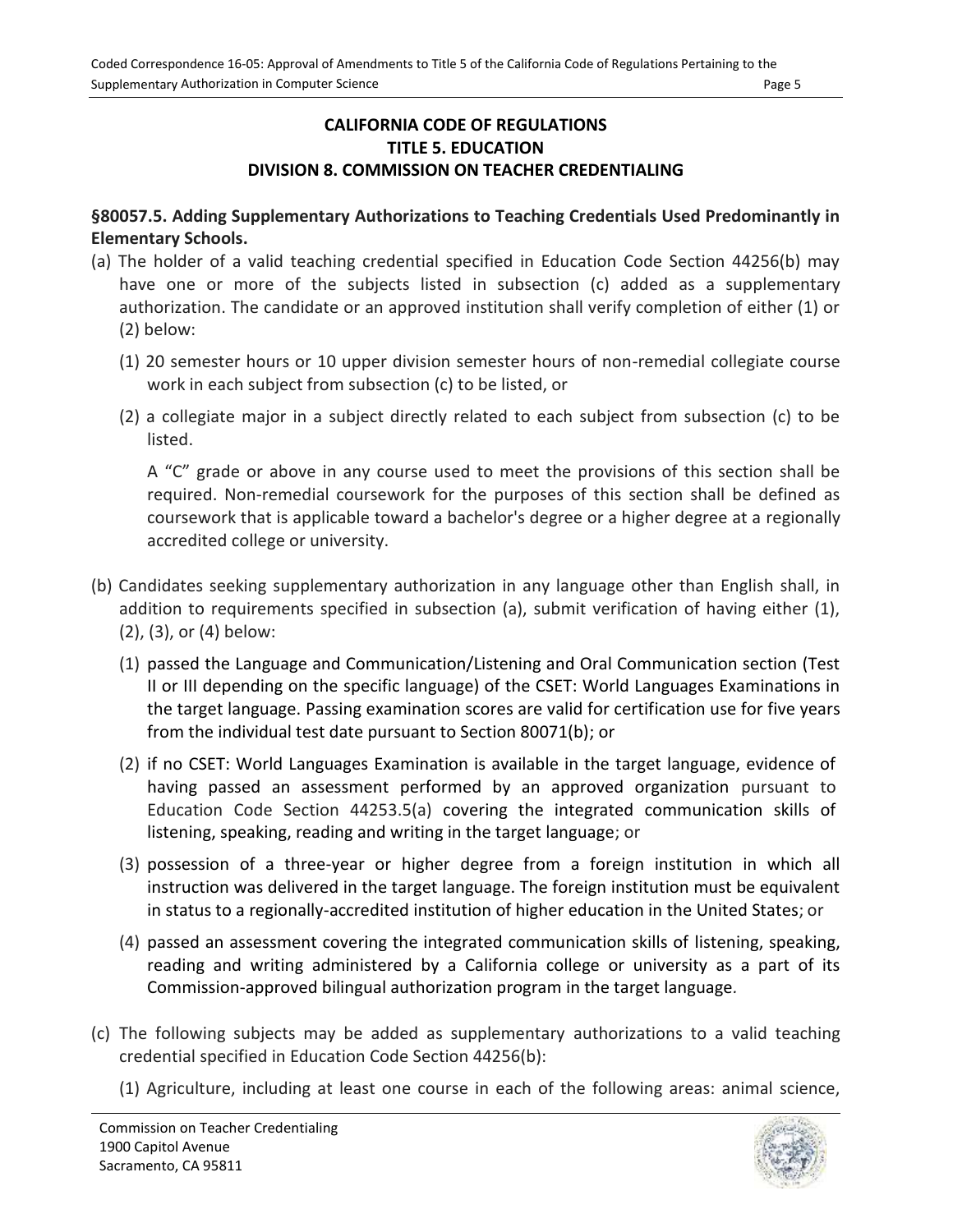plant science, and agricultural mechanics;

- (2) Art, including at least one course in each of the following areas: drawing and painting, art history or appreciation, and crafts;
- (3) Business, including at least one course in each of the following areas: business management, business marketing or introduction to business, computer concepts and applications, economics, business communications or business English, and accounting;
- (4) Computer Science, including at least one course in each of the following areas: computational thinking; computing practice and programming; computer and communications devices; and impacts of computing. The course of study must cover all content areas but impacts of computing may be met within a single course also used to meet one of the other required content areas*;*
- (5) English, including at least one course in each of the following areas: grammar or language structure, composition, and literature;
- (6) A Language Other Than English (Specify), including at least one course in the language covering each of the following areas: grammar, composition, conversation, and literature;
- (7) Health Science, including at least one course in each of the following areas: substance abuse (including alcohol, drug, and tobacco), family life education (including human sexuality, HIV/AIDS, and sexually transmitted diseases), nutrition, comprehensive school health systems or programs, and health education theory, behavior, or foundations;
- (8) Home Economics, including at least one course in each of the following areas: food and nutrition, clothing, child development, and family life and parenting;
- (9) Industrial Arts, including at least one course in each of the following areas: drafting or graphic arts, woods or metals, and electricity or electronics;
- (10) Mathematics, including at least one course in each of the following areas (all course work shall be at least at a level for which intermediate algebra is a prerequisite): algebra, geometry, and development of the real number system or introduction to mathematics; or three courses in calculus or other mathematics courses for which algebra and geometry are prerequisites;
- (11) Music, including at least one course in each of the following areas: vocal music, instrumental music, music history or appreciation, and music theory;
- (12) Physical Education, including at least one course in each of the following areas: team sports and games, fundamental and creative movement skills (such as dance and gymnastics), human movement, motor development, and/or motor learning, and individual, dual, nontraditional and global sports and games (such as aquatics, conditioning, and archery);
- (13) Science, including at least one course in each of the following areas: biological sciences, chemistry, geosciences, and physics; and
- (14) Social Science, including at least one course in each of the following areas: United States

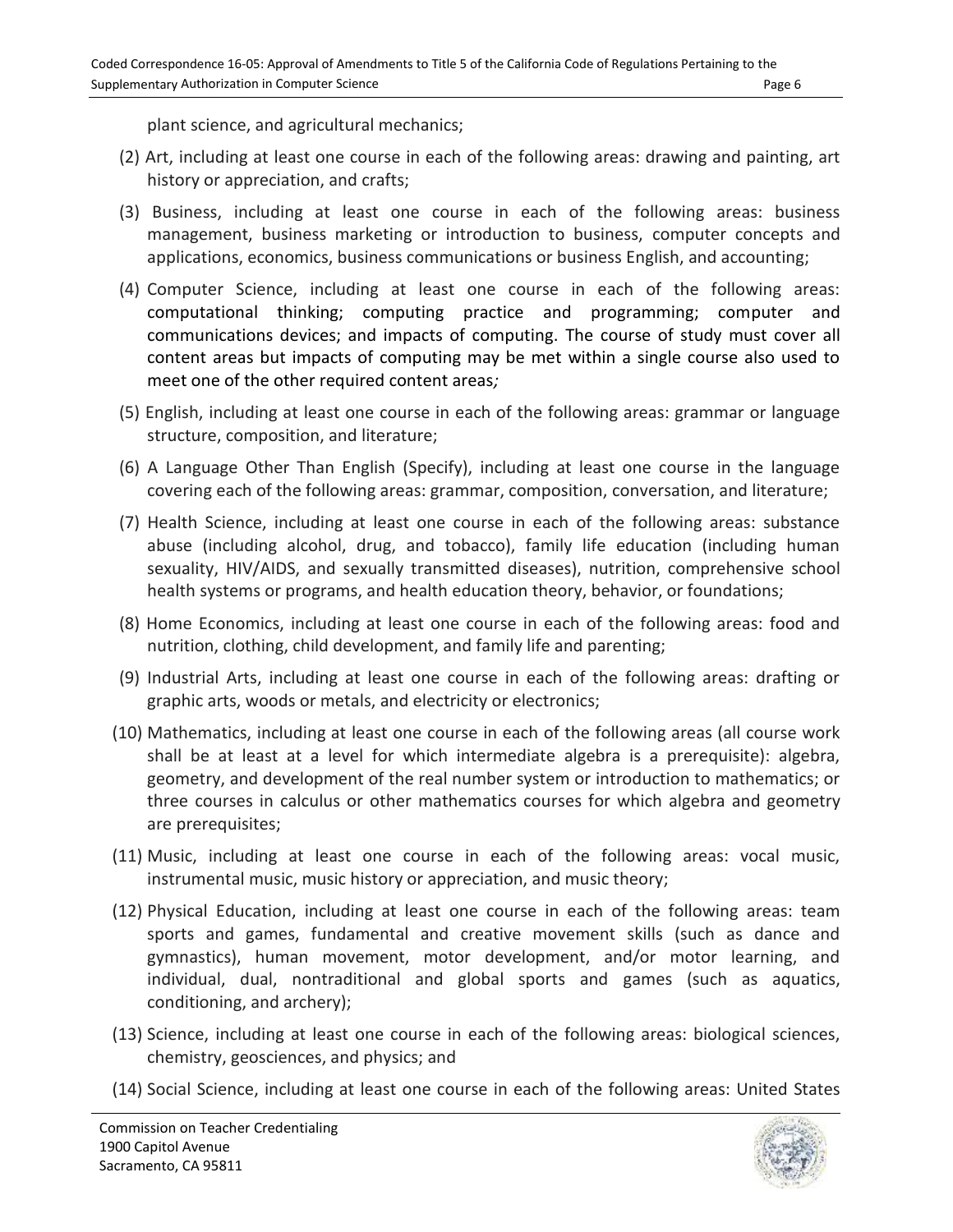history, California history, world history, geography, and United States government.

- (d) Home Economics Supplementary Authorizations must include a laboratory component in one of the listed subject areas. The course of study must cover both subject areas of food and nutrition but a single course may be used to meet the requirement. The course of study must cover both subject areas of family life and parenting, but a single course may be used to meet the requirement.
- (e) Science Supplementary Authorizations Authorized by 80057.5((c)13) shall include a one-year sequence of courses in at least two of the listed subject areas. At least one course must include a laboratory component.
- (f) The course of study for the Computer Science Supplementary Authorization authorized by 80057.5(c)(4) must include coursework aligned with the following definitions:
	- (1) Computational thinking— includes solving problems and designing systems, using fundamental computing concepts such as decomposition, data representation, generalization/abstraction, and algorithms.
	- (2) Computing practice and programming—includes expertise in at least one block-based, visual (drag-and-drop) programming language, or a modern, high-level programming language.
	- (3) Computer and communications devices—covers the major components and functions of digital devices and the computing systems they compose.
	- (4) Impacts of computing: including the social, ethical, and legal issues and impacts of computing, as well as the contributions of computer science to current and future innovations in sciences, humanities, the arts, and commerce. These topics may be included within any of the courses covering content areas  $(f)(1)$  through  $(f)(3)$ .
- (g) A subject specified in subsection (c) and listed on a teaching credential specified in Education Code Section 44256(b) as a supplementary authorization shall authorize the teaching of courses related to that subject in departmentalized classes in grades 9 and below.
- (h) Applicants currently enrolled in coursework toward completion of requirements for the Supplementary Authorization in Computer Concepts and Applications must complete the required coursework and submit an application for this supplementary authorization no later than April 1, 2016. After that date, applicants must complete coursework for the Supplementary Authorization in Computer Science that meets the definitions listed in  $(f)(1)$ through (f)(4).

Note: Authority cited: Section 44225(b), Education Code. Reference: Section 44256(b), Education Code.

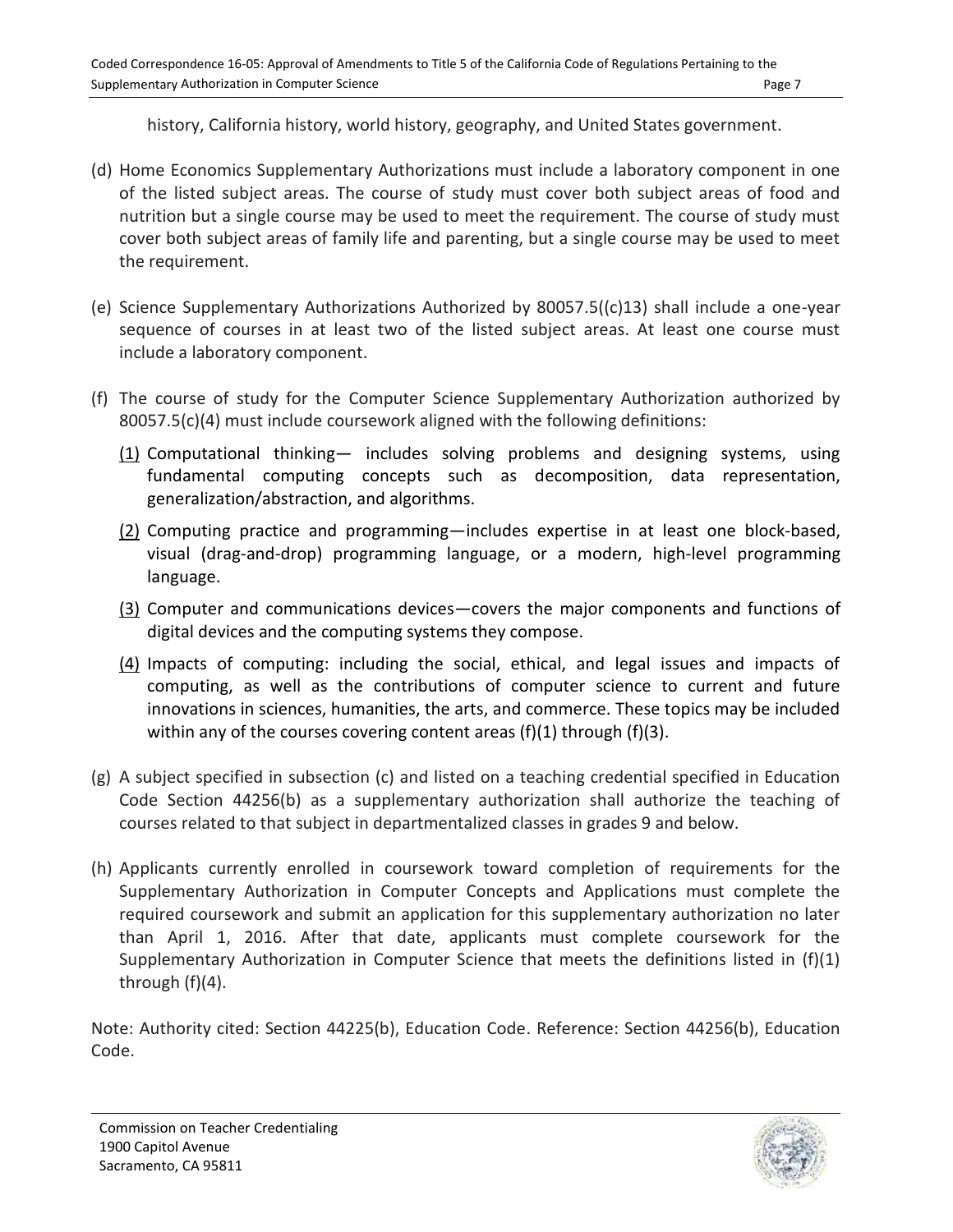# **§80089. Adding Supplementary Authorizations to Teaching Credentials Used Predominantly in Secondary Schools.**

- (a) The holder of a valid teaching credential specified in Education Code Section 44256(a) may have one or more of the subjects listed in Sections 80089.1 and 80089.2, added as a supplementary authorization. The candidate or an approved institution shall verify completion of either (1) or (2) below:
	- (1) 20 semester hours or 10 upper division semester hours of non‐remedial collegiate coursework in a subject listed in Sections 80089.1 or 80089.2, or
	- (2) a collegiate major in a subject directly related to each subject listed in Sections 80089.1 or 80089.2. A "C" grade or above in any course used to meet provisions of this section shall be required. Non-remedial coursework for the purposes of this section shall be defined as coursework that is applicable to a bachelor's degree or a higher degree at a regionally accredited college or university.
- (b) Authorization.
	- (1) A supplementary authorization added under the provisions of Section 80089.1 authorizes the holder to teach that subject at any grade level; preschool, kindergarten, grades 1‐12, or in classes organized primarily for adults;
	- (2) A supplementary authorization added under the provisions of Section 80089.2 authorizes the holder to teach at any grade level (preschool, kindergarten, grades 1‐12, or in classes organized primarily for adults) only the subject matter content typically included for that subject in curriculum guidelines and textbooks for study in grades 9 and below.

Note: Authority cited: Section 44225, Education Code. Reference: Sections 44256 and 44349, Education Code.

# **§80089.1. Subjects Added as Supplementary Authorizations (Specific Subjects).**

| (a) The following listed subjects may be<br>added as supplementary authorizations<br>to a valid teaching credential specified in<br>Education Code Section 44256(a):                                                                                                                                     | International Relations<br><b>Computer Science</b><br><b>Consumer Education (Home Economics)</b>                                                                                                                                          |
|----------------------------------------------------------------------------------------------------------------------------------------------------------------------------------------------------------------------------------------------------------------------------------------------------------|-------------------------------------------------------------------------------------------------------------------------------------------------------------------------------------------------------------------------------------------|
| Accounting (including Finance)<br><b>Agricultural Mechanics</b><br><b>Animal Science</b><br>Anthropology<br><b>Auto Mechanics</b><br><b>Biological Sciences</b><br>Chemistry<br>Child Development (Home Economics)<br>Clothing and Textiles (Home Economics)<br><b>Comparative Political Systems and</b> | Crafts, including Jewelry and Ceramics<br>(Art)<br>Dance<br><b>Drafting</b><br>Drama<br>Economics<br><b>Economic and Consumer Education</b><br>Electronics<br><b>English Composition</b><br>Family Life and Parenting (Home<br>Economics) |



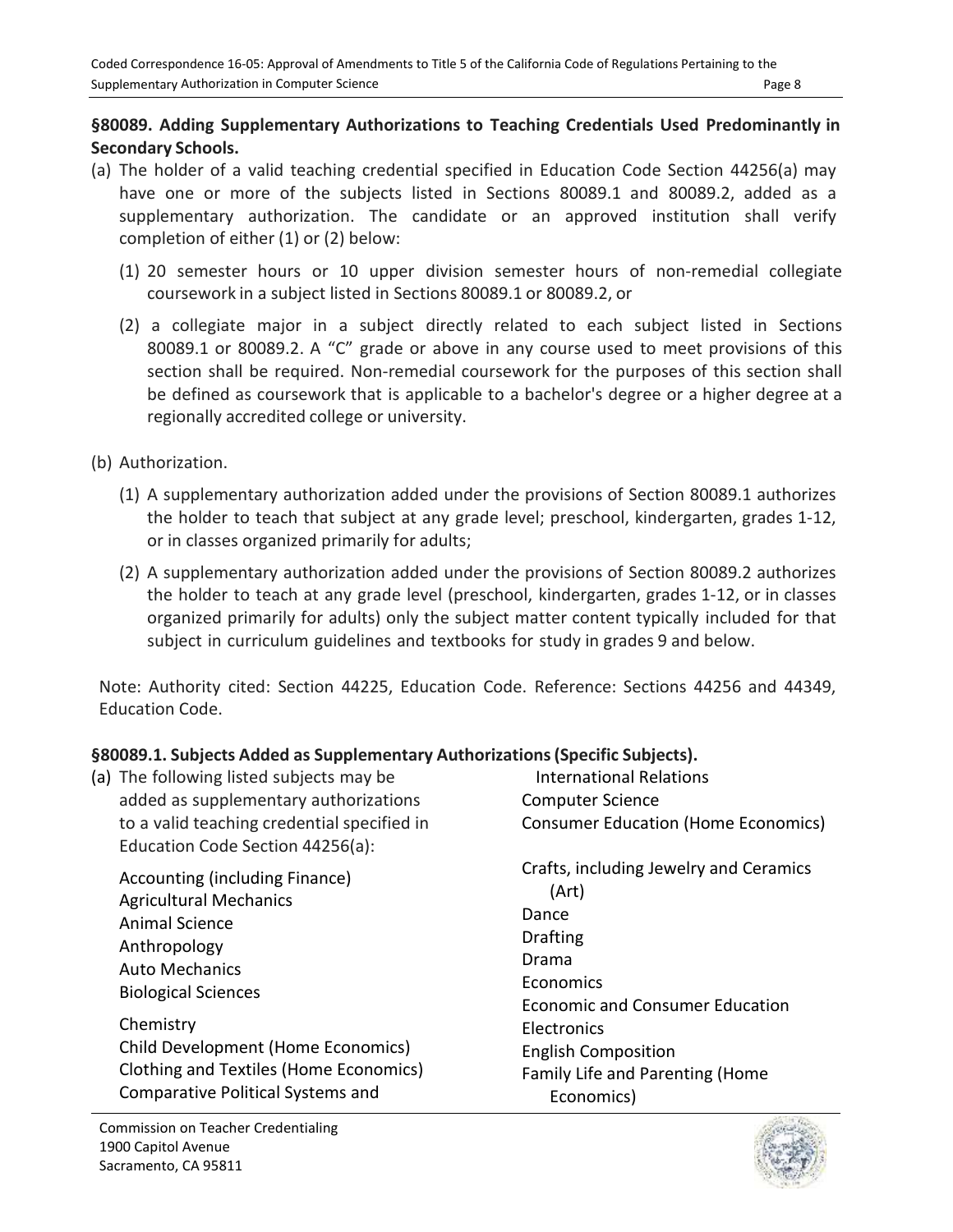Family Life Education including Drug, Alcohol and Tobacco Use Prevention (Health Science) Food and Nutrition (Home Economics) Forestry and Horticulture Geography Geosciences Graphic Arts Industrial Crafts and Plastics Instrumental Music Interior Design (Home Economics) Journalism Literature Marketing/Entrepreneurship Metals (Industrial Arts) Office Technologies including Word

Processing and Business Communications Ornamental Horticulture Painting and Drawing Photography Physics Plant Science Plastics (Industrial Arts) Psychology Sociology Speech US Government and US Civics US History and California History Vocal Music Woods (Industrial Arts) World History

- (b) A supplementary authorization in a specific subject of Science may be added to a valid teaching credential specified in Education Code Section 44256(a). The course of study for Biological Sciences or Chemistry or Geosciences or Physics must include each of the components for that area. One of the courses must include a laboratory component.
	- (1) Biological Sciences, including: Molecular and Cellular Biology, Biology of Organisms, and Evolution.
	- (2) Chemistry, including: Structure and Stability, and Chemical Reactions.
	- (3) Geosciences, including: Astronomy, Geology, Meteorology and Oceanography.
	- (4) Physics, including: Energy ‐ Mechanics, Energy ‐ Heat Energy ‐ Electricity and Magnetism, Wave Motion and Atomic and Nuclear Physics
- (c) A supplementary authorization in each of the specific subjects of Child development (home economics), Clothing and textiles (home economics), Food and nutrition (home economics), and Interior design (home economics) must include a laboratory component.
- (d) A supplementary authorization in the subject of Family life education including drug, alcohol, and tobacco use prevention (health science) must include the following components: sexually transmitted disease including HIV/AIDS, human development and human sexuality, parenting education, violence prevention, and drug, alcohol and tobacco use, prevention and cessation.
- (e) A supplementary authorization in the specific subject of Computer Science may be added to a valid teaching credential specified in Education Code Section 44256(a). The course of study must include coursework covering the following components:
	- (1) Computer Programming: including expertise in at least one modern, high-level

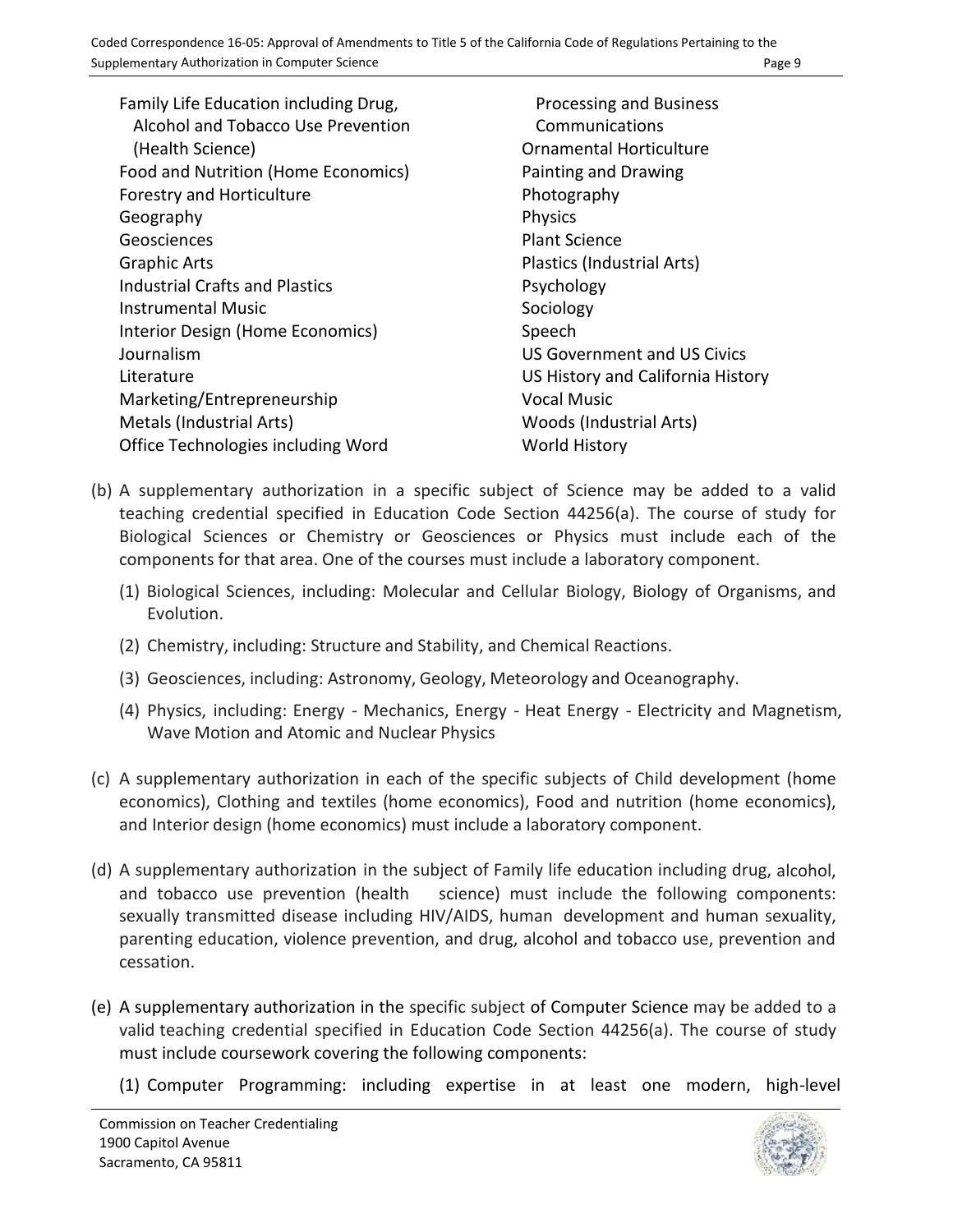programming language;

- (2) Data structures and algorithms: data representation, abstraction, searching and sorting in the context of solving problems using programming and computational tools;
- (3) Digital devices, systems and networks: covers devices and the systems they compose, including the concepts and abstractions that enable stand-alone, networked, and mobile digital devices to operate and communicate;
- (4) Software design: the process of planning, engineering and implementing a software system to solve a problem, typically using both a design and a programming methodology. Programming methodologies that facilitate design include object-oriented and functional approaches; and
- (5) Impacts of computing: including the social, ethical, and legal issues and impacts of computing, as well as the contributions of computer science to current and future innovations in sciences, humanities, the arts, and commerce. These topics may be included within any of the courses covering content areas  $(e)(1)$  through  $(e)(4)$ .
- (f) Applicants currently enrolled in coursework toward completion of requirements for the Supplementary Authorization in Computer Concepts and Applications must complete the required coursework and submit an application for this supplementary authorization no later than April 1, 2016. After that date, applicants must complete coursework for the Supplementary Authorization in Computer Science that meets the definitions listed in (e)(1) through (e)(5).

Note: Authority cited: Section 44225, Education Code. Reference: Sections 44256 and 44349, Education Code.

# **§80089.2. Subjects Added as Introductory Supplementary Authorizations.**

- (a) Candidates seeking supplementary authorization in any language other than English shall, in addition to requirements specified in Section 80089, submit verification of having either (1), (2), (3), or (4) below:
	- (1) passed the Language and Communication/Listening and Oral Communication section (Test II or III depending on the specific language) of the CSET: World Languages Examinations in the target language. Passing examination scores are valid for certification use for five years from the individual test date pursuant to Section 80071(b); or
	- (2) if no CSET: World Languages Examination is available in the target language, evidence of having passed an assessment performed by an approved organization pursuant to Education Code Section 44253.5(a) covering the integrated communication skills of listening, speaking, reading and writing in the target language; or
	- (3) possession of a three-year or higher degree from a foreign institution in which all instruction was delivered in the target language. The foreign institution must be equivalent in status to a regionally-accredited institution of higher education in the United States; or

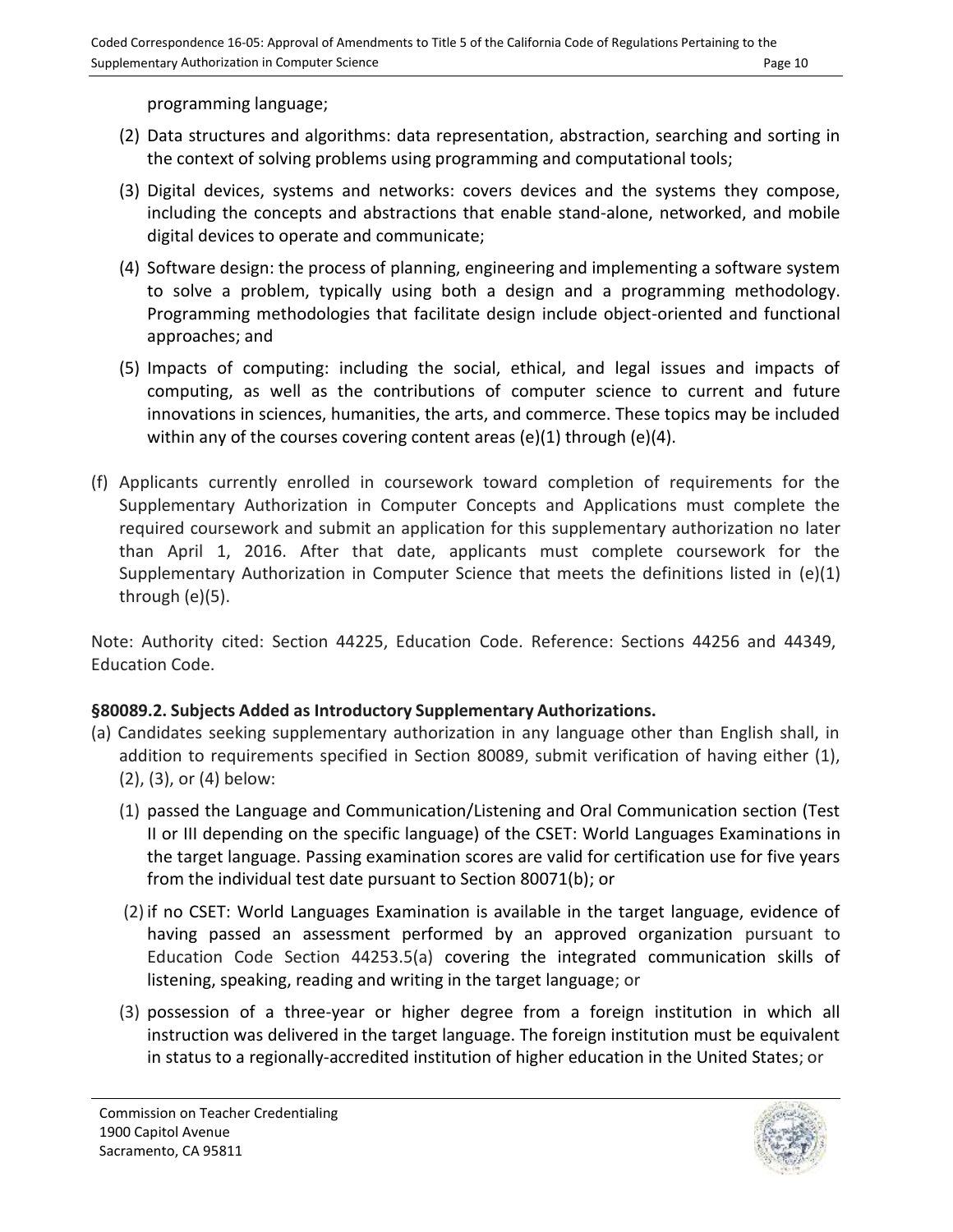- (4) passed an assessment covering the integrated communication skills of listening, speaking, reading and writing administered by a California college or university as a part of its Commission-approved bilingual authorization program in the target language*.*
- (b) The following listed subjects may be added as introductory supplementary authorizations to a valid teaching credential specified in Education Code Section 44256(a).
	- (1) Introductory Agriculture, including at least one course in each of the following areas: animal science, plant science, and agricultural mechanics;
	- (2) Introductory Art, including at least one course in each of the following areas: drawing and painting, art history or appreciation, and crafts;
	- (3) Introductory Business, including at least one course in each of the following areas: business management, business marketing or introduction to business, computer concepts and applications, economics, business communications or business English, and accounting;
	- (4) Introductory English, including at least one course in each of the following areas: composition, literature, and grammar or language structure;
	- (5) Introductory Language Other Than English (Specify), including at least one course in the language covering each of the following areas: grammar, composition, conversation, and literature;
	- (6) Introductory Health Sciences, including at least one course in each of the following areas: substance abuse (including alcohol, drug, and tobacco), family life education (including human sexuality, HIV/AIDS, and sexually transmitted diseases), nutrition, comprehensive school health systems or programs, and health education theory, behavior, or foundations;
	- (7) Introductory Home Economics, including at least one course in each of the following areas: food and nutrition, clothing, child development, and family life and parenting;
	- (8) Introductory Industrial Arts, including at least one course in each of the following areas: drafting or graphic arts, woods or metals, and electricity or electronics;
	- (9) Introductory Mathematics, including at least one course in each of the following areas (all course work shall be at least at a level for which intermediate algebra is a prerequisite): college algebra, geometry, and development of the real number system or introduction to mathematics; or three courses in calculus or other mathematics courses for which algebra and geometry are prerequisites;
	- (10) Introductory Music, including at least one course in each of the following areas: vocal music, instrumental music, music history or appreciation, and music theory;
	- (11) Introductory Physical Education, including at least one course in each of the following areas: team sports and games; fundamental and creative movement skills (such as dance and gymnastics); human movement, motor development, and/or motor learning; and individual, dual, nontraditional and global sports and games (such as aquatics,

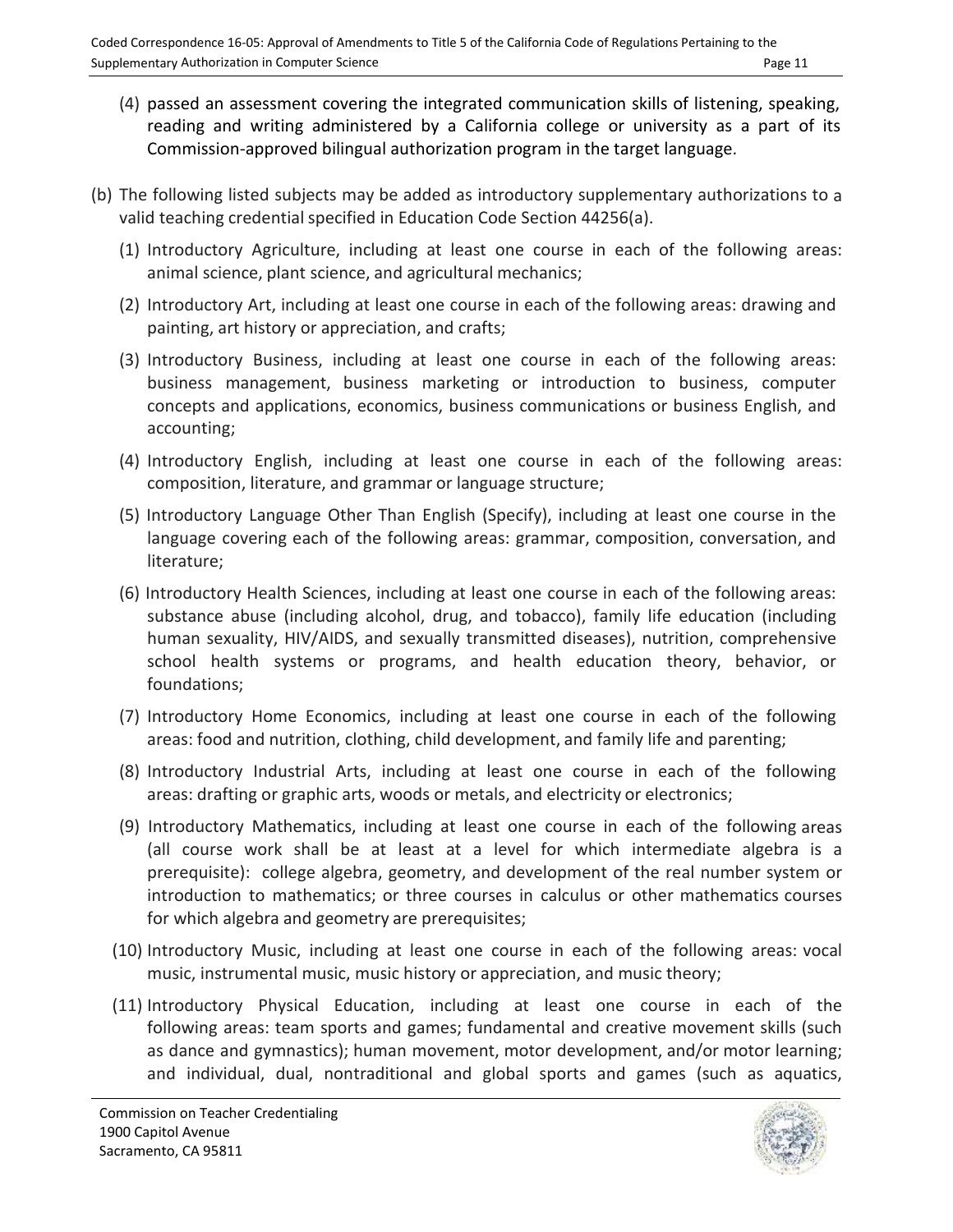conditioning, and archery);

- (12) Introductory Science, including at least one course in each of the following areas: biological sciences, chemistry, geosciences, and physics; and
- (13) Introductory Social Science, including at least one course in each of the following areas: United States history, California history, world history, geography, and United States government.
- (14) Introductory Computer Science, including at least one course in each of the following areas: computational thinking, computing practice and programming, computer and communications devices, and the impacts of computing. The course of study must cover all content areas but impacts of computing may be met within a single course also used to meet one of the other required content areas.
- (c) Introductory Home Economics Supplementary Authorizations must include a laboratory component in one of the listed subject areas. The course of study must cover both subject areas of food and nutrition but a single course may be used to meet the requirement. The course of study must cover both subject areas of family life and parenting, but a single course may be used to meet the requirement.
- (d) Introductory Science Supplementary Authorizations Authorized by 80089.2(b)(12) shall include a one year sequence of courses in at least two of the listed subject areas. At least one course must include a laboratory component.
- (e) The course of study for the Introductory Computer Science Supplementary Authorization must include coursework aligned with the following definitions:
	- (1) Computational thinking— includes solving problems and designing systems, using fundamental computing concepts such as decomposition, data representation, generalization/abstraction, and algorithms.
	- (2) Computing practice and programming—includes expertise in at least one block-based, visual (drag-and-drop) programming language, or a modern, high-level programming language.
	- (3) Computer and communications devices—covers the major components and functions of digital devices and the computing systems they compose.
	- (4) Impacts of computing: including the social, ethical, and legal issues and impacts of computing, as well as the contributions of computer science to current and future innovations in sciences, humanities, the arts, and commerce. These topics may be included within any of the courses covering content areas  $(e)(1)$  through  $(e)(3)$ .
- (f) Applicants currently enrolled in coursework toward completion of requirements for the Supplementary Authorization in Computer Concepts and Applications must complete the required coursework and submit an application for this supplementary authorization no later than April 1, 2016. After that date, applicants must complete coursework for the